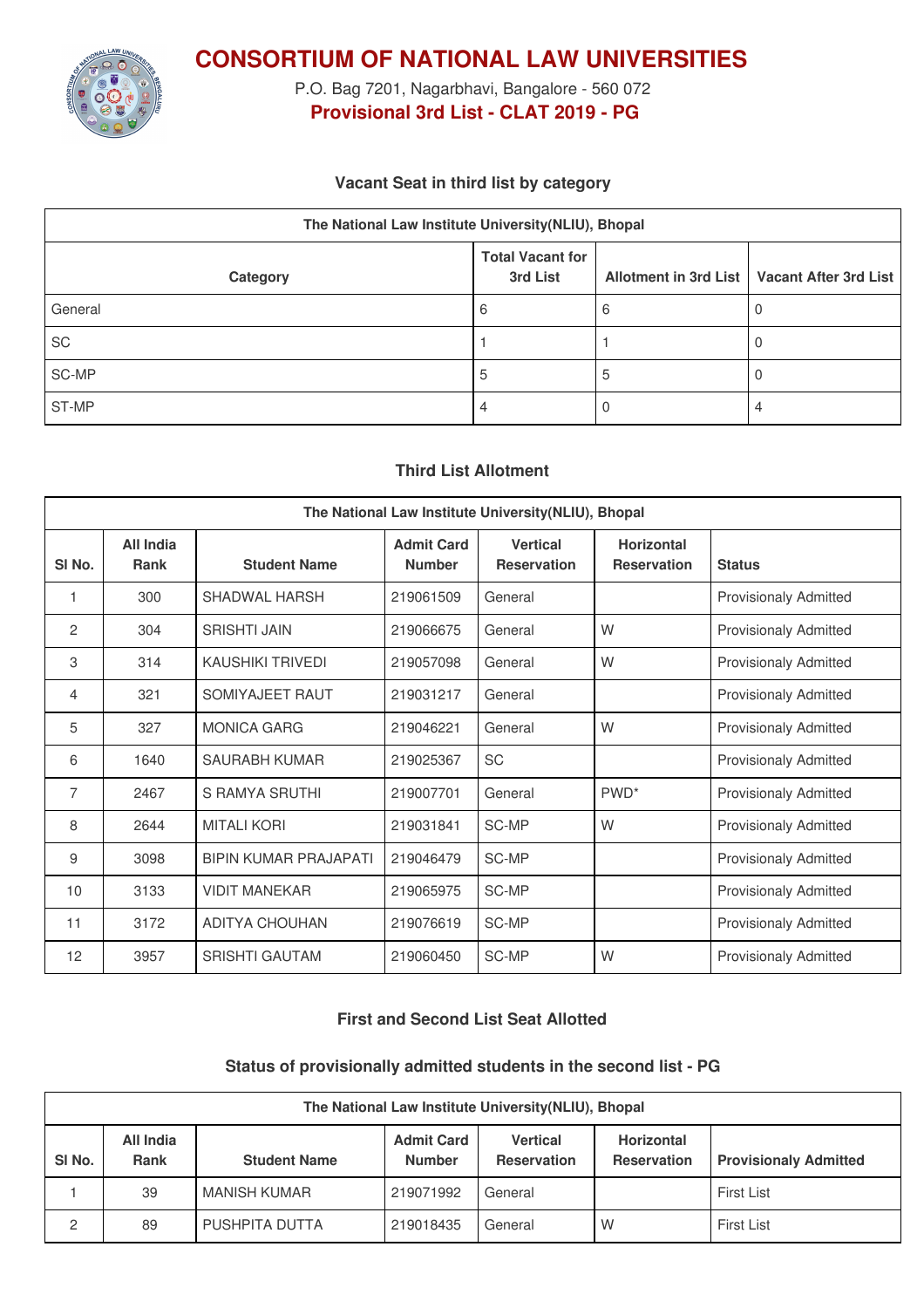| The National Law Institute University(NLIU), Bhopal |                          |                              |                                    |                                       |                                         |                              |
|-----------------------------------------------------|--------------------------|------------------------------|------------------------------------|---------------------------------------|-----------------------------------------|------------------------------|
| SI No.                                              | <b>All India</b><br>Rank | <b>Student Name</b>          | <b>Admit Card</b><br><b>Number</b> | <b>Vertical</b><br><b>Reservation</b> | <b>Horizontal</b><br><b>Reservation</b> | <b>Provisionaly Admitted</b> |
| $\,3$                                               | 95                       | <b>SHRUTI BITOLIYA</b>       | 219029713                          | General                               | GC-MP, W                                | <b>First List</b>            |
| $\overline{4}$                                      | 103                      | <b>VIPULA BHATT</b>          | 219059963                          | General                               | GC-MP, W                                | <b>First List</b>            |
| 5                                                   | 131                      | AKANSHA YADAV                | 219050086                          | General                               | W                                       | <b>First List</b>            |
| 6                                                   | 149                      | <b>VINI SAXENA</b>           | 219000107                          | General                               | GC-MP, W                                | <b>First List</b>            |
| $\overline{7}$                                      | 151                      | PRERNA SINGH                 | 219040435                          | General                               | W                                       | Second List                  |
| 8                                                   | 174                      | RACHNA MISHRA                | 219044784                          | General                               | GC-MP, W                                | <b>First List</b>            |
| $9\,$                                               | 180                      | PRIYANKA KUSHWAH             | 219050903                          | General                               | GC-MP, W                                | <b>First List</b>            |
| 10                                                  | 201                      | SURBHIT SAXENA               | 219003970                          | General                               | GC-MP                                   | Second List                  |
| 11                                                  | 206                      | PARIDHI SHARMA               | 219014281                          | General                               | GC-MP, W                                | Second List                  |
| 12                                                  | 232                      | ADITYA AGRAWAL               | 219010012                          | General                               |                                         | Second List                  |
| 13                                                  | 235                      | <b>BHOOMIKA SAXENA</b>       | 219019927                          | General                               | GC-MP, W                                | Second List                  |
| 14                                                  | 243                      | RASHI UPADHYAY               | 219015427                          | General                               | GC-MP, W                                | Second List                  |
| 15                                                  | 248                      | NIKITA UPADHYAYA             | 219062265                          | General                               | GC-MP, W                                | Second List                  |
| 16                                                  | 251                      | <b>VITHIKA SINGH</b>         | 219045855                          | General                               | W                                       | Second List                  |
| 17                                                  | 256                      | <b>ASTHA BHARTI</b>          | 219060054                          | General                               | W                                       | Second List                  |
| 18                                                  | 258                      | ZOYA JUNAID                  | 219047426                          | General                               | W                                       | Second List                  |
| 19                                                  | 262                      | <b>KSHAMA PANDEY</b>         | 219033424                          | General                               | GC-MP, W                                | Second List                  |
| 20                                                  | 266                      | <b>MANSEE TEOTIA</b>         | 219024689                          | General                               | W                                       | Second List                  |
| 21                                                  | 272                      | <b>DINKAR PANDEY</b>         | 219002681                          | General                               |                                         | Second List                  |
| 22                                                  | 273                      | <b>BHOOMIKA AHUJA</b>        | 219048579                          | General                               | W                                       | Second List                  |
| 23                                                  | 276                      | PRATEEK RAI                  | 219062426                          | General                               | GC-MP                                   | <b>First List</b>            |
| 24                                                  | 278                      | <b>TULIKA SINGH</b>          | 219008791                          | General                               | W                                       | Second List                  |
| 25                                                  | 279                      | <b>MANAVI JOSHI</b>          | 219036564                          | General                               | W                                       | Second List                  |
| 26                                                  | 280                      | ANUGYA GUPTA                 | 219022064                          | General                               | W                                       | Second List                  |
| 27                                                  | 282                      | <b>DEEPINDER SINGH REKHI</b> | 219002614                          | General                               |                                         | Second List                  |
| 28                                                  | 293                      | ANCHAL SAHU                  | 219002959                          | General                               | W                                       | Second List                  |
| 29                                                  | 296                      | AASTHA TIWARI                | 219013789                          | General                               | GC-MP, W                                | Second List                  |
| 30                                                  | 297                      | <b>ADITYA GUPTA</b>          | 219073894                          | General                               |                                         | Second List                  |
| 31                                                  | 338                      | RISHA AHMED QURESHI          | 219075713                          | OBC-MP                                | W                                       | <b>First List</b>            |
| 32                                                  | 340                      | BHAWNA YADAV                 | 219018023                          | OBC-MP                                | W                                       | <b>First List</b>            |
| 33                                                  | 460                      | TANUSHREE SHIVHARE           | 219073541                          | OBC-MP                                | W                                       | Second List                  |
| 34                                                  | 498                      | <b>SRISHTI</b>               | 219051760                          | OBC-MP                                | W                                       | Second List                  |
| 35                                                  | 774                      | PRACHI KOTIA                 | 219057858                          | SC                                    | W                                       | <b>First List</b>            |
| 36                                                  | 1581                     | SANDEEP KUMAR                | 219039729                          | SC                                    |                                         | Second List                  |